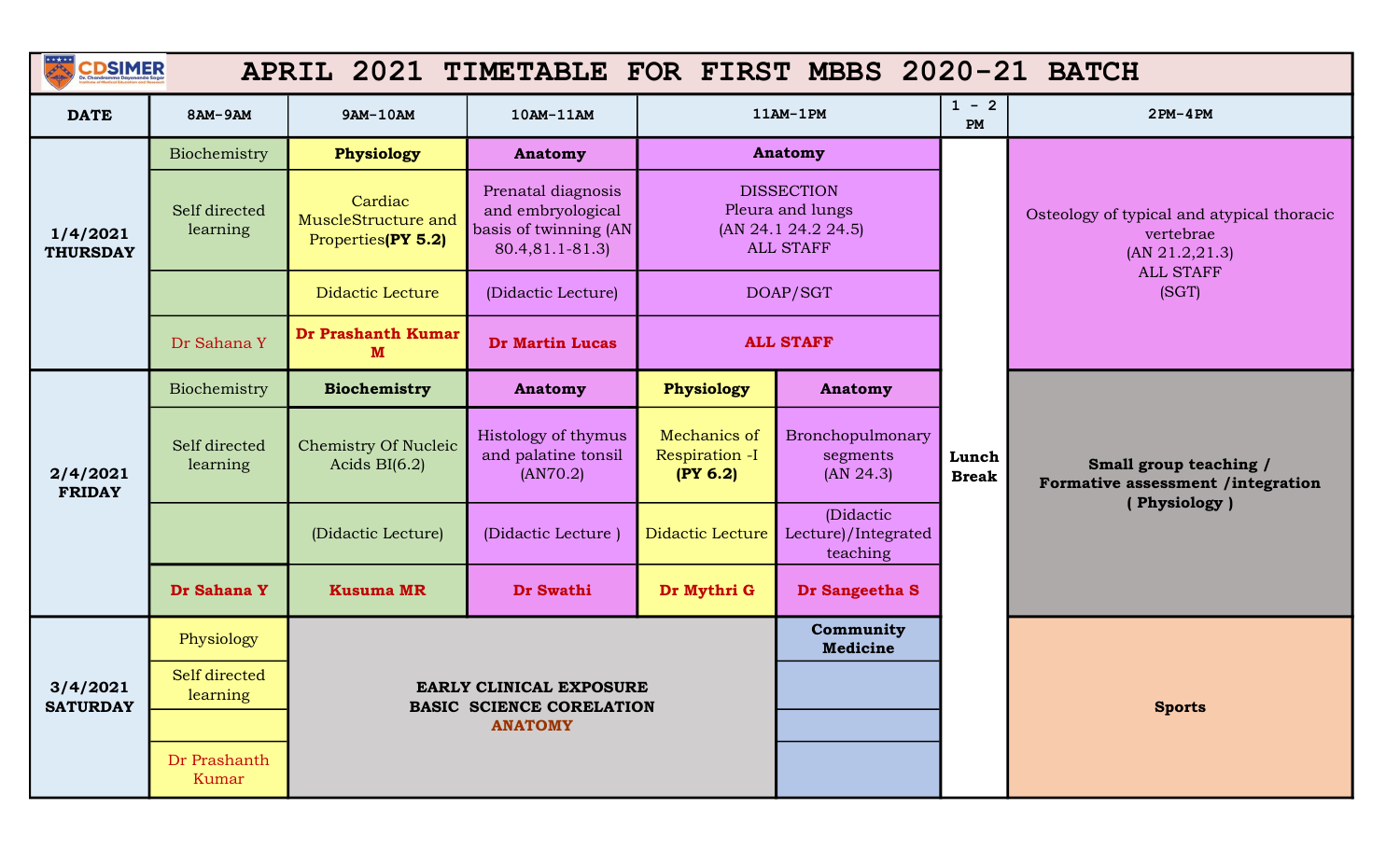| <b>CDSIMER</b>             |                           |                                             |                                                                    | APRIL 2021 TIMETABLE FOR FIRST MBBS 2020-21 BATCH                                 |               |                                                                                                                              |
|----------------------------|---------------------------|---------------------------------------------|--------------------------------------------------------------------|-----------------------------------------------------------------------------------|---------------|------------------------------------------------------------------------------------------------------------------------------|
| <b>DATE</b>                | 8AM-9AM                   | 9AM-10AM                                    | 10AM-11AM                                                          | $11AM-1PM$                                                                        | $1 - 2$<br>PM | $2PM-4PM$                                                                                                                    |
|                            | <b>Physiology</b>         | <b>Physiology</b>                           | <b>Anatomy</b>                                                     | Anatomy                                                                           |               | <b>PRACTICAL</b>                                                                                                             |
| 5/4/2021<br><b>MONDAY</b>  | Self directed<br>learning | Origin and spread of<br>impulse (PY $5.4$ ) | Thoracic duct,<br>azygos system of<br>veins<br>(AN 23.2 23.3 23.7) | <b>DISSECTION</b><br>Bronchopulmonary segments<br>(AN 24.3)                       |               | <b>BATCH A</b><br>Histology of thymus and palatine tonsil<br>(AN70.2)<br>Dr Anisha B<br>Dr Rabiya Amin)                      |
|                            | <b>SGT</b>                | <b>Didactic</b><br>Lecture                  | (Didactic Lecture)                                                 | DOAP/SGT                                                                          |               | Batch B<br>Demonstration of<br>ESR, PCV, Osmotic<br>Fragility (PY 2.12)<br>Dr Chaitra N D, Dr Ravi kumar, Mrs<br>Rashmitha V |
|                            | Dr Veena CN               | Dr Prashanth Kumar                          | Dr Rabiya Amin                                                     | <b>ALL STAFF</b><br>Lunch                                                         |               | <b>BATCH C</b><br>Analysis Of Abnormal Constituents Of Urine<br>BI(11.4)<br><b>Venkatesh Rathod</b>                          |
|                            | Anatomy                   | <b>Biochemistry</b>                         | <b>Physiology</b>                                                  | <b>Anatomy</b>                                                                    | <b>Break</b>  | PRACTICAL/SGT                                                                                                                |
|                            | Self directed<br>learning | Minerals $(BI6.9, 6.10)$                    | Mechanics of<br>Respiration -II<br>(PY 6.2)                        | <b>DISSECTION</b><br>Thoracic duct, azygos system of veins<br>(AN 23.2 23.3 23.7) |               | <b>BATCH B</b><br>Histology of thymus and palatine tonsil<br>(AN70.2)<br>Dr Anisha B<br>Dr Rabiya Amin(SGT)                  |
| 6/4/2021<br><b>TUESDAY</b> |                           | (Didactic Lecture)                          | Didactic<br>Lecture                                                | DOAP/SGT                                                                          |               | Batch C<br>Demonstration of ESR, PCV, Osmotic<br>Fragility (PY 2.12)<br>Dr Chaitra N D, Dr Ravi kumar, Mrs<br>Rashmitha V    |
|                            | <b>Mrs Syamly</b>         | <b>Uzma Kousar</b>                          | Dr Mythri G                                                        | <b>ALL STAFF</b>                                                                  |               | <b>BATCH A</b><br>Analysis Of Abnormal Constituents Of Urine<br>BI(11.4)<br><b>Venkatesh Rathod</b>                          |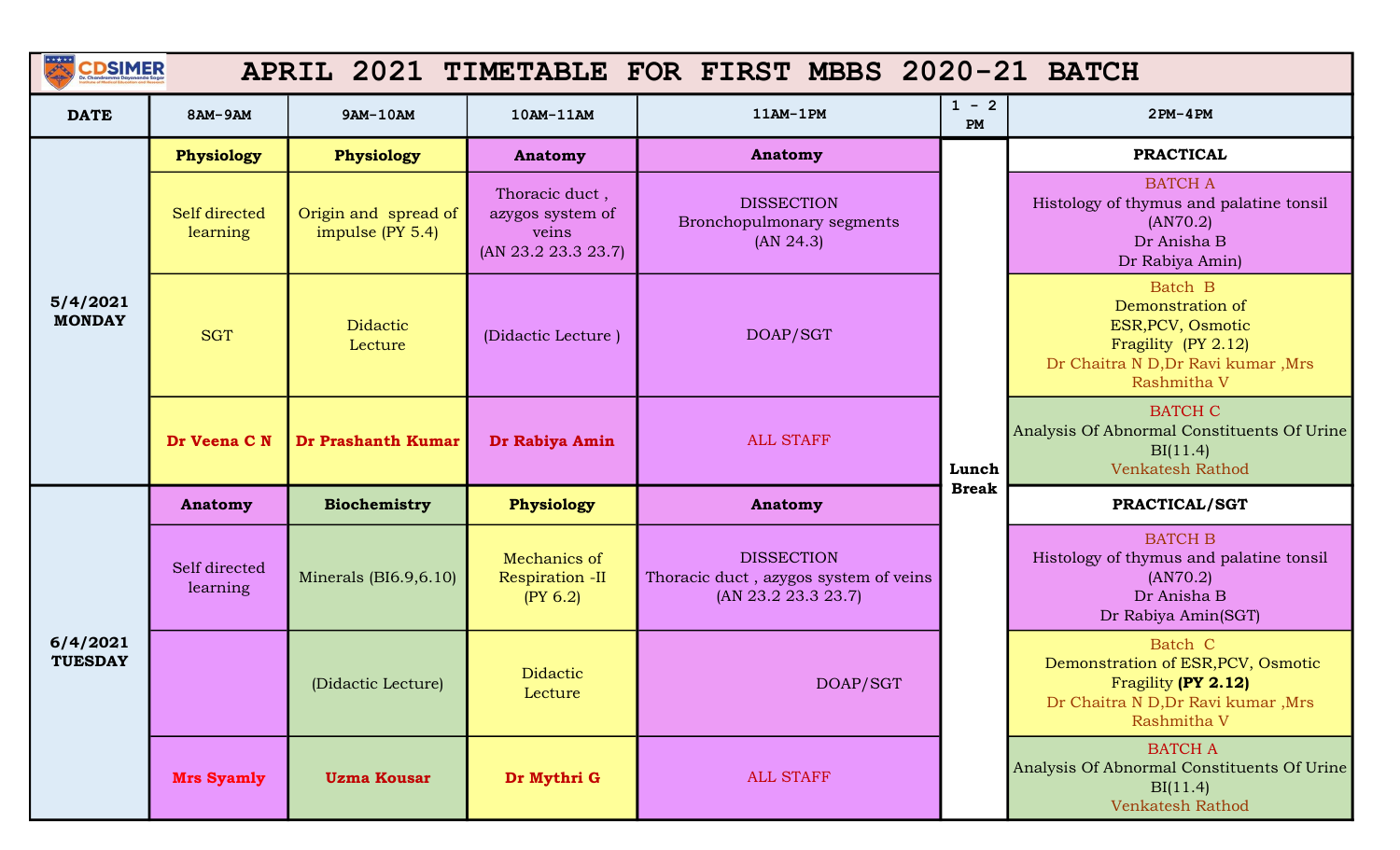| <b>CDSIMER</b>               |                           |                                            |                                                | APRIL 2021 TIMETABLE FOR FIRST MBBS 2020-21 BATCH                       |                       |                                                                                                                             |
|------------------------------|---------------------------|--------------------------------------------|------------------------------------------------|-------------------------------------------------------------------------|-----------------------|-----------------------------------------------------------------------------------------------------------------------------|
| <b>DATE</b>                  | 8AM-9AM                   | 9AM-10AM                                   | 10AM-11AM                                      | 11AM-1PM                                                                | $1 - 2$<br>PM         | $2PM-4PM$                                                                                                                   |
|                              | <b>Anatomy</b>            | <b>Anatomy</b>                             | Biochemistry                                   | Anatomy                                                                 |                       | PRACTICAL/SGT                                                                                                               |
|                              | Self directed<br>learning | Esophagus and<br>trachea<br>(AN 23.1 24.6) | <b>Chemistry Of Nucleic</b><br>Acids $BI(6.2)$ | <b>DISSECTION</b><br>Esophagus and trachea<br>(AN 23.1 24.6)            |                       | <b>BATCH C</b><br>Histology of thymus and palatine tonsil<br>(AN70.2)<br>Dr Anisha B<br>Dr Rabiya Amin                      |
| 7/4/2021<br><b>WEDNESDAY</b> |                           | (Didactic Lecture)                         | (Didactic Lecture)                             | DOAP/SGT                                                                |                       | Batch B<br>Demonstration of<br>ESR, PCV, Osmotic<br>Fragility(PY 2.12)<br>Dr Chaitra N D, Dr Ravi kumar, Mrs<br>Rashmitha V |
|                              | <b>Dr Martin Lucas</b>    | Dr Swathi                                  | <b>Kusuma MR</b>                               | <b>ALL STAFF</b>                                                        | Lunch<br><b>Break</b> | <b>BATCH A</b><br>Analysis Of Abnormal Constituents Of Urine<br>BI(11.4)<br><b>Venkatesh Rathod</b>                         |
|                              | <b>Biochemistry</b>       | Physiology                                 | <b>Anatomy</b>                                 | Anatomy                                                                 |                       |                                                                                                                             |
| 8/4/2021<br><b>THURSDAY</b>  | Self directed<br>learning | ECG-I<br>(PY 5.5)                          | Development of Heart<br>part I<br>(AN 25.4)    | <b>DISSECTION</b><br>Esophagus and trachea / revision<br>(AN 23.1 24.6) |                       | <b>Revision - Osteology</b><br><b>ALL STAFF</b>                                                                             |
|                              |                           | <b>Didactic</b><br>Lecture                 | (Didactic Lecture)                             | DOAP/SGT                                                                |                       |                                                                                                                             |
|                              | Dr Leelambika             | Dr Prashanth Kumar<br>$\mathbf{M}$         | Dr Anisha B                                    | <b>ALL STAFF</b>                                                        |                       |                                                                                                                             |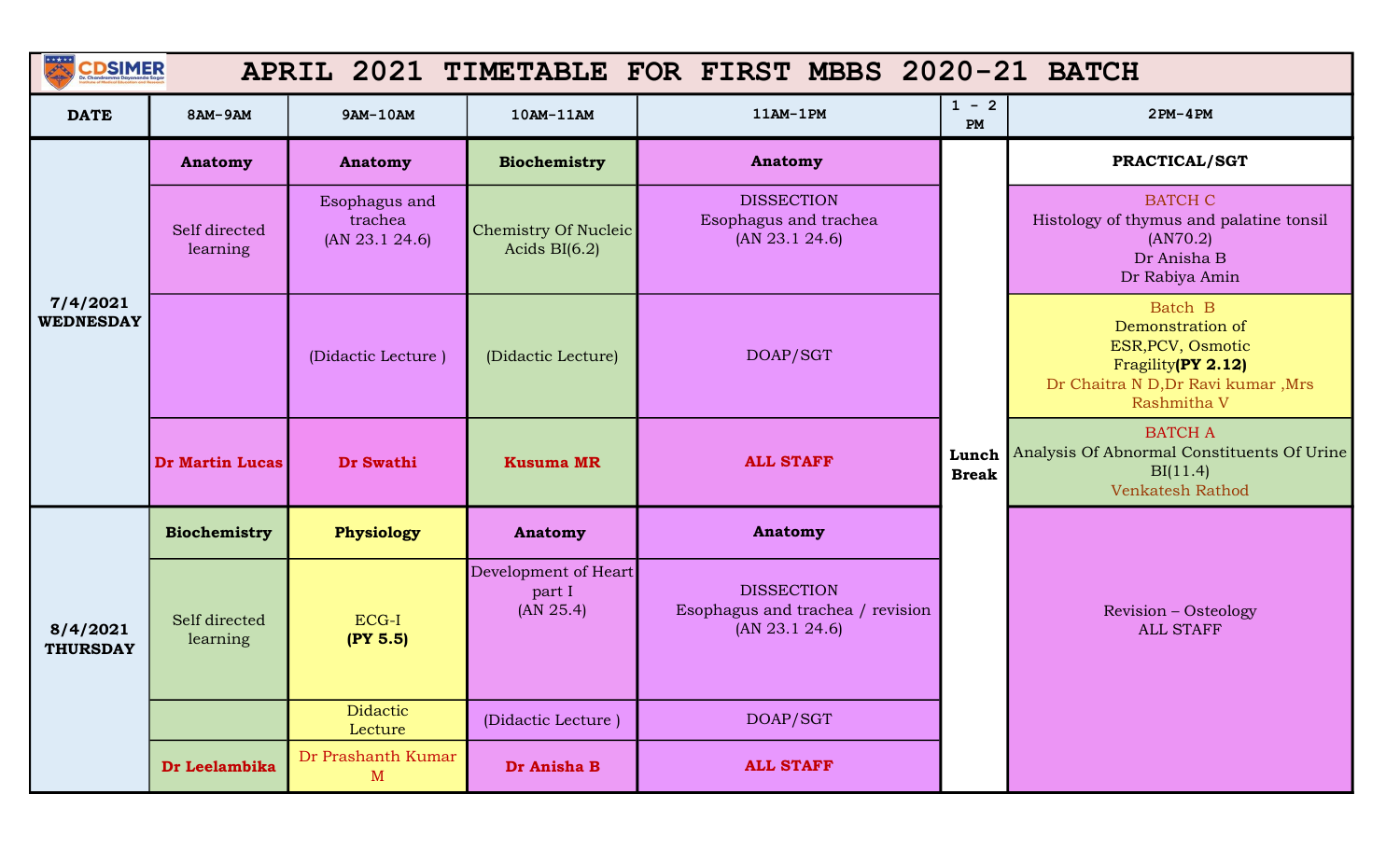|                              | <b>CDSIMER</b><br>APRIL 2021 TIMETABLE FOR FIRST MBBS 2020-21 BATCH |                                                            |                                                                                                             |                                                                                                                                |                                     |               |                                                                              |  |  |  |
|------------------------------|---------------------------------------------------------------------|------------------------------------------------------------|-------------------------------------------------------------------------------------------------------------|--------------------------------------------------------------------------------------------------------------------------------|-------------------------------------|---------------|------------------------------------------------------------------------------|--|--|--|
| <b>DATE</b>                  | 8AM-9AM                                                             | 9AM-10AM                                                   | 10AM-11AM                                                                                                   |                                                                                                                                | 11AM-1PM                            | $1 - 2$<br>PM | $2PM-4PM$                                                                    |  |  |  |
|                              | <b>Biochemistry</b>                                                 | Physiology                                                 | Anatomy                                                                                                     | Physiology                                                                                                                     | <b>Anatomy</b>                      |               |                                                                              |  |  |  |
| 9/4/2021<br><b>FRIDAY</b>    | Self directed<br>learning                                           | Minerals $(BI6.9,6.10)$                                    | Histology of exocrine<br>gland and distinguish<br>between serous,<br>mucous and mixed<br>acini<br>(AN 70.1) | Work of<br><b>Breathing and</b><br>Compliance<br>, V/P<br>Ratio, Surface<br>tension and<br>pulmonary<br>surfactant<br>(PY 6.2) | Joints of thorax (AN<br>21.8 21.10) |               | Small group teaching /<br>Formative assessment/integration<br>(Biochemistry) |  |  |  |
|                              |                                                                     | (Didactic Lecture)                                         | (Didactic Lecture)                                                                                          | <b>Didactic</b><br>Lecture                                                                                                     | (Didactic Lecture)                  | Lunch         |                                                                              |  |  |  |
|                              | Dr Leelambika                                                       | <b>Uzma Kousar</b>                                         | Dr Sangeetha S                                                                                              | Dr Veena C N                                                                                                                   | <b>Mrs Syamly</b>                   | <b>Break</b>  |                                                                              |  |  |  |
|                              | Physiology                                                          |                                                            |                                                                                                             |                                                                                                                                | Community<br><b>Medicine</b>        |               |                                                                              |  |  |  |
| 10/4/2021<br><b>SATURDAY</b> | Self directed<br>learning                                           | EARLY CLINICAL EXPOSURE<br><b>BASIC SCIENCE CORELATION</b> |                                                                                                             |                                                                                                                                |                                     | <b>Sports</b> |                                                                              |  |  |  |
|                              |                                                                     |                                                            |                                                                                                             |                                                                                                                                |                                     |               |                                                                              |  |  |  |
|                              | Dr Mythri G                                                         |                                                            |                                                                                                             |                                                                                                                                |                                     |               |                                                                              |  |  |  |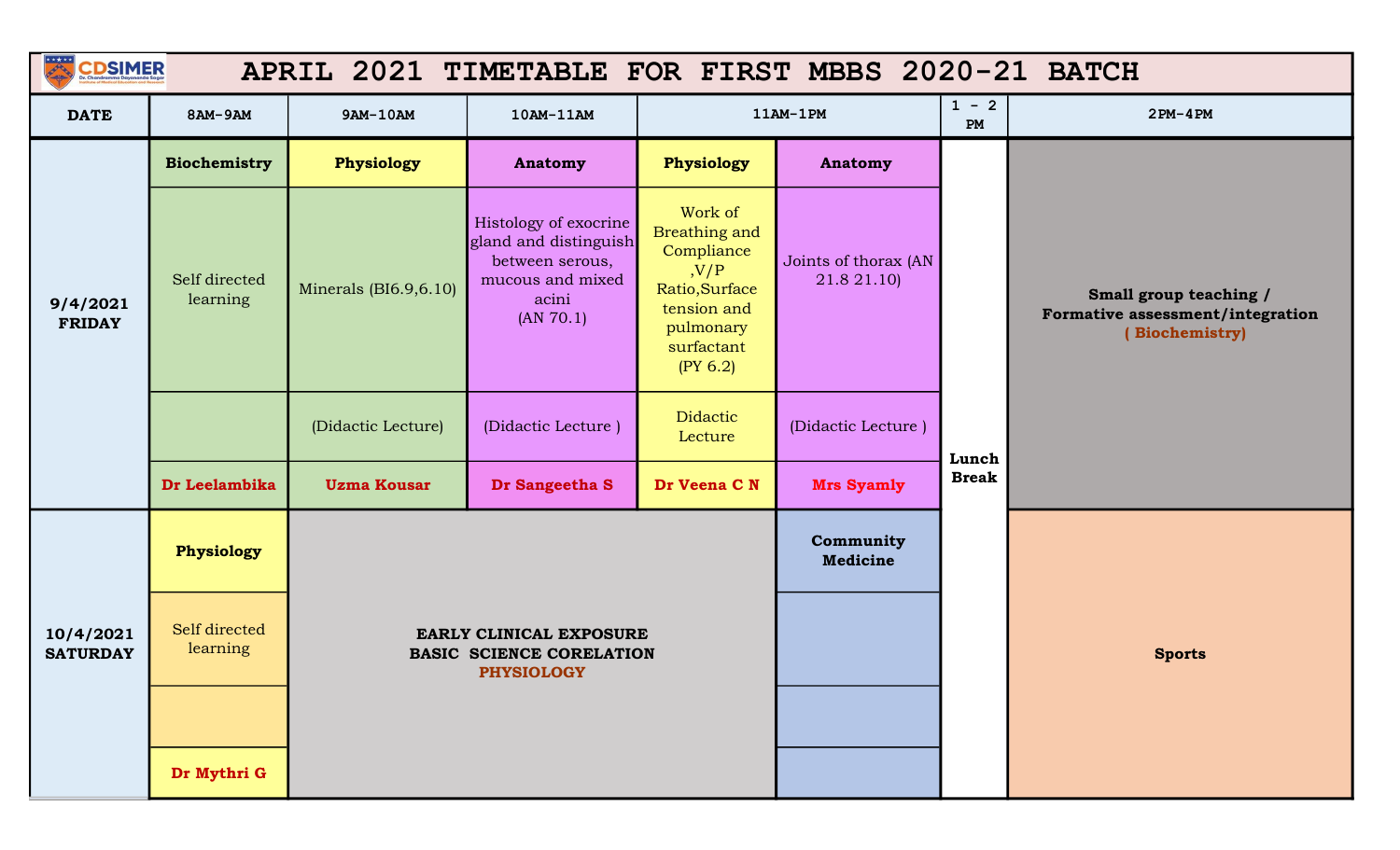| $rac{1}{2}$<br><b>CDSIMER</b> |                           |                                            |                                                    | APRIL 2021 TIMETABLE FOR FIRST MBBS 2020-21 BATCH                                                                                     |               |                                                                                                                                                               |
|-------------------------------|---------------------------|--------------------------------------------|----------------------------------------------------|---------------------------------------------------------------------------------------------------------------------------------------|---------------|---------------------------------------------------------------------------------------------------------------------------------------------------------------|
| <b>DATE</b>                   | 8AM-9AM                   | 9AM-10AM                                   | 10AM-11AM                                          | $11AM-1PM$                                                                                                                            | $1 - 2$<br>PM | $2PM-4PM$                                                                                                                                                     |
|                               | Physiology                | Physiology                                 | Anatomy                                            | <b>Anatomy</b>                                                                                                                        |               | PRACTICAL/SGT                                                                                                                                                 |
| 12/4/2021<br><b>MONDAY</b>    | Self directed<br>learning | <b>ECG-II (PY 5.6)</b>                     | Mechanics and types<br>of respiration<br>(AN 21.9) | <b>DISSECTION</b><br>Revision of thorax                                                                                               |               | <b>BATCH A</b><br>Histology of exocrine gland and distinguish<br>between serous, mucous and mixed acini<br>(AN 70.1)<br>Dr Sangeetha S<br>Mrs Syamly<br>(SGT) |
|                               |                           | <b>Didactic</b><br>Lecture                 | (Didactic Lecture)                                 | DOAP/SGT                                                                                                                              |               | <b>REVISION</b><br><b>ALL STAFF</b>                                                                                                                           |
|                               | Dr Kanchana R             | Dr Prashanth Kumar<br>M                    | <b>Dr Martin Lucas</b>                             | <b>ALL STAFF</b>                                                                                                                      |               | Assessment<br>$BI(11.3-11.4)$<br>All Staff                                                                                                                    |
| 13/4/2021<br><b>TUESDAY</b>   | <b>HOLIDAY</b>            |                                            |                                                    |                                                                                                                                       |               | <b>HOLIDAY</b>                                                                                                                                                |
| 14/3/2021<br><b>WEDNESDAY</b> |                           |                                            | <b>HOLIDAY</b>                                     |                                                                                                                                       |               | <b>HOLIDAY</b>                                                                                                                                                |
|                               | Biochemistry              | Physiology                                 | Anatomy                                            | <b>Anatomy</b>                                                                                                                        |               |                                                                                                                                                               |
| 15/4/2021<br><b>THURSDAY</b>  | Self directed<br>learning | Lung volumes<br>and capacities<br>(PY 6.2) | Development of Heart<br>part II<br>(AN 25.4 25.5)  | <b>DISSECTION</b><br>Revision of thorax /<br>Histology of exocrine gland and<br>distinguish between serous, mucous<br>and mixed acini |               | Revision - Osteology<br><b>ALL STAFF</b><br>Histology of exocrine gland and distinguish<br>between serous, mucous and mixed acini                             |
|                               |                           | <b>Didactic</b><br>Lecture                 | (Didactic Lecture)                                 | DOAP/SGT                                                                                                                              |               | (AN 70.1) ---- BATCH C<br>Dr Sangeetha S<br>Mrs Syamly                                                                                                        |
|                               | Dr<br>Keshavamurthy       | Dr Ravikumar<br>A J                        | Dr Anisha B                                        | <b>ALL STAFF/BATCH B</b><br>Dr Sangeetha S<br><b>Mrs Syamly</b>                                                                       |               |                                                                                                                                                               |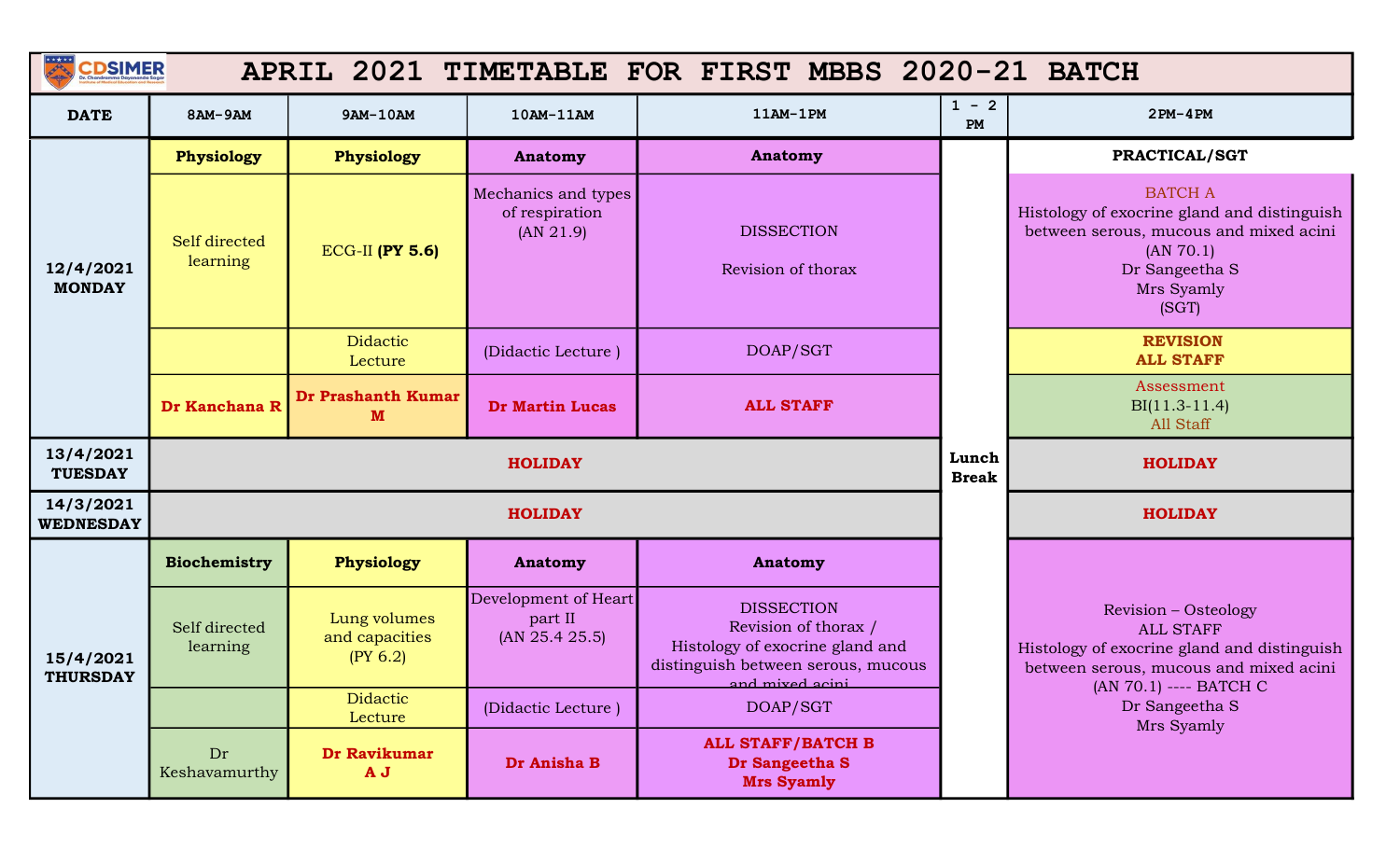| A<br><b>CDSIMER</b><br>APRIL 2021 TIMETABLE FOR FIRST MBBS 2020-21 BATCH |                           |                                                |                                                            |                                |                                                                                         |                       |                                                                          |  |
|--------------------------------------------------------------------------|---------------------------|------------------------------------------------|------------------------------------------------------------|--------------------------------|-----------------------------------------------------------------------------------------|-----------------------|--------------------------------------------------------------------------|--|
| <b>DATE</b>                                                              | 8AM-9AM                   | 9AM-10AM                                       | 10AM-11AM                                                  |                                | $11AM-1PM$                                                                              | $1 - 2$<br><b>PM</b>  | $2PM-4PM$                                                                |  |
|                                                                          | Biochemistry              | <b>Biochemistry</b>                            | <b>Anatomy</b>                                             | Physiology                     | Anatomy                                                                                 |                       |                                                                          |  |
| 16/4/2021<br><b>FRIDAY</b>                                               | Self directed<br>learning | <b>Chemistry Of Nucleic</b><br>Acids $BI(6.2)$ | Histology of skin<br>(AN 72.1)                             | Cardiac Cycle -I<br>(PY 5.3)   | Development of<br>Heart part III<br>Development of<br>aortic arch arteries<br>(AN 25.6) |                       | Small group teaching /<br>Formative assessment /integration<br>(Anatomy) |  |
|                                                                          |                           | (Didactic Lecture)                             | (Didactic Lecture)                                         | <b>Didactic</b><br>Lecture     | (Didactic Lecture)                                                                      |                       |                                                                          |  |
|                                                                          | Dr<br>Keshavamurthy       | <b>Kusuma MR</b>                               | <b>Mrs Syamly</b>                                          | Dr Prashanth<br><b>Kumar M</b> | Dr Sangeetha S                                                                          | Lunch<br><b>Break</b> |                                                                          |  |
|                                                                          | Physiology                |                                                |                                                            |                                | Community<br><b>Medicine</b>                                                            |                       |                                                                          |  |
| 17/4/2021<br><b>SATURDAY</b>                                             | Self directed<br>learning |                                                | EARLY CLINICAL EXPOSURE<br><b>BASIC SCIENCE CORELATION</b> |                                |                                                                                         |                       | <b>Sports</b>                                                            |  |
|                                                                          |                           |                                                | <b>BIOCHEMISTRY</b>                                        |                                |                                                                                         |                       |                                                                          |  |
|                                                                          | Dr Rashmitha V            |                                                |                                                            |                                |                                                                                         |                       |                                                                          |  |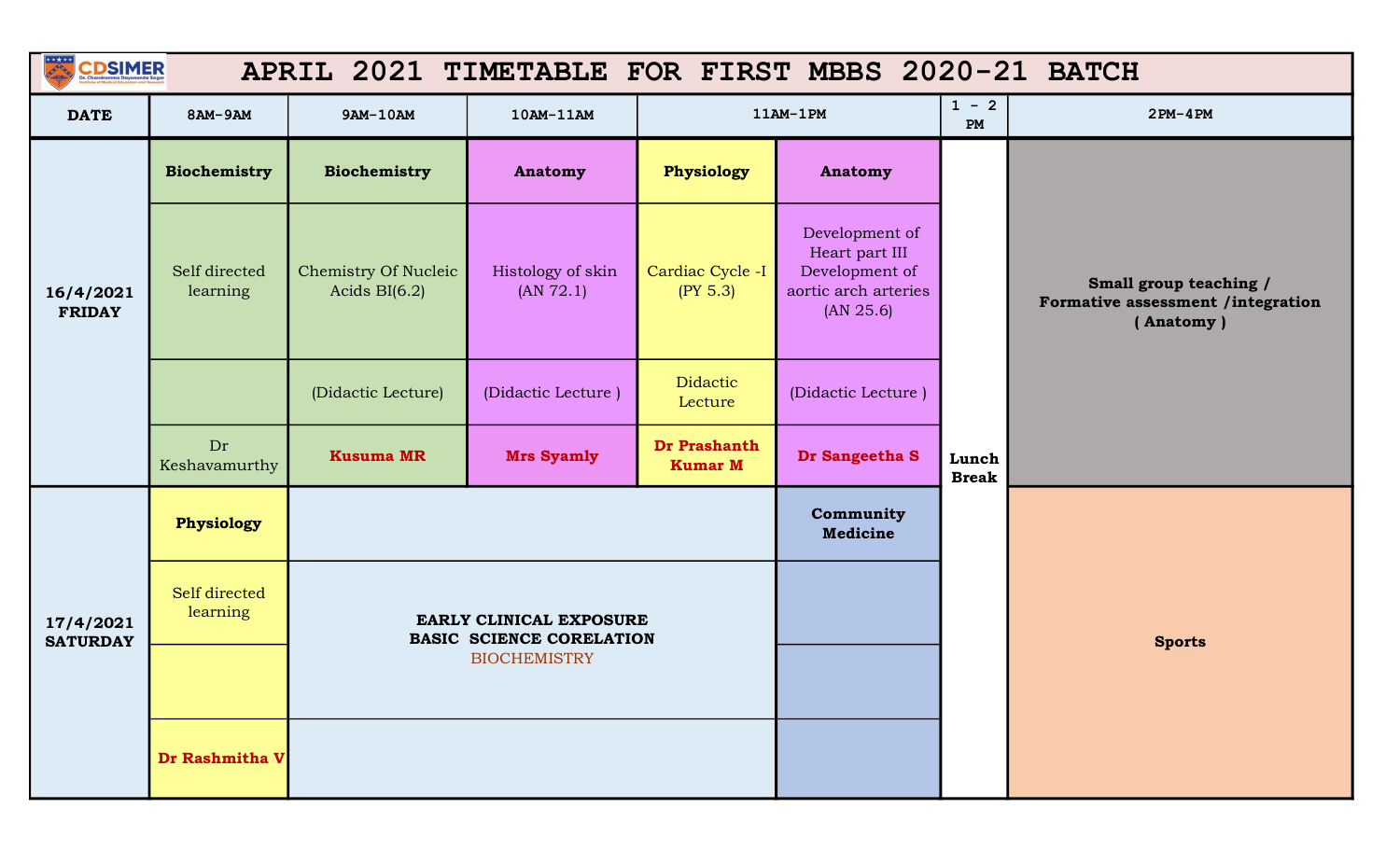| <b>CDSIMER</b>             |                           |                                                          |                                                                      | APRIL 2021 TIMETABLE FOR FIRST MBBS 2020-21 BATCH               |                       |                                                                                                     |
|----------------------------|---------------------------|----------------------------------------------------------|----------------------------------------------------------------------|-----------------------------------------------------------------|-----------------------|-----------------------------------------------------------------------------------------------------|
| <b>DATE</b>                | 8AM-9AM                   | 9AM-10AM                                                 | 10AM-11AM                                                            | 11AM-1PM                                                        | $1 - 2$<br>${\bf PM}$ | $2PM-4PM$                                                                                           |
|                            | <b>Physiology</b>         | Physiology                                               | <b>Anatomy</b>                                                       | <b>Anatomy</b>                                                  |                       | PRACTICAL/SGT                                                                                       |
|                            | Self directed<br>learning | Pulmonary<br>circulationn and<br>Regulation<br>(PY 5.10) | Foetal circulation<br>and changes<br>occurring at birth<br>(AN 25.3) | <b>DISSECTION</b><br>Radiology and surface marking of<br>thorax |                       | <b>BATCH A</b><br>Histology of skin<br>(AN 72.1)<br>Dr Swathi<br>Mrs Syamly SGT                     |
| 19/4/2021<br><b>MONDAY</b> |                           | (Didactic Lecture)                                       | (Didactic Lecture)                                                   | DOAP/SGT                                                        |                       | <b>BATCH B</b><br>Demonstration of platelet<br>count<br>(PY2.13)<br>Mrs Rashmitha Vinayak           |
|                            | Dr Chaitra N D            | Dr Veena C N                                             | Dr Rabiya Amin                                                       | <b>ALL STAFF</b>                                                | Lunch                 | <b>BATCH C</b><br>Demonstrate The Estimation Of Glucose in<br>Serum $BI(11.21)$<br><b>Kusuma MR</b> |
|                            | <b>Anatomy</b>            | <b>Biochemistry</b>                                      | Physiology                                                           | <b>Anatomy</b>                                                  | <b>Break</b>          | PRACTICAL/SGT                                                                                       |
| 20/4/2021                  | Self directed<br>learning | <b>Extracellular Matrix</b><br>$BI(9.1-9.3)$             | Cardiac Cycle-II(PY<br>5.3)                                          | Radiology and surface marking of<br>thorax                      |                       | <b>BATCH B</b><br>Histology of skin<br>(AN 72.1)<br>Dr Swathi<br>Mrs Syamly<br><b>SGT</b>           |
| <b>TUESDAY</b>             |                           | (Didactic Lecture)                                       | (Didactic Lecture)                                                   | DOAP/SGT                                                        |                       | <b>BATCH C</b><br>Demonstration of platelet count<br>(PY2.13)<br>Mrs Rashmitha Vinayak              |
|                            | Dr Sangeetha S            | <b>Dr Keshavamurthy</b>                                  | Dr Prashanth Kumar<br>M                                              | <b>ALL STAFF</b>                                                |                       | <b>BATCH A</b><br>Assessment<br>$BI(11.3-11.4)$<br>All Staff                                        |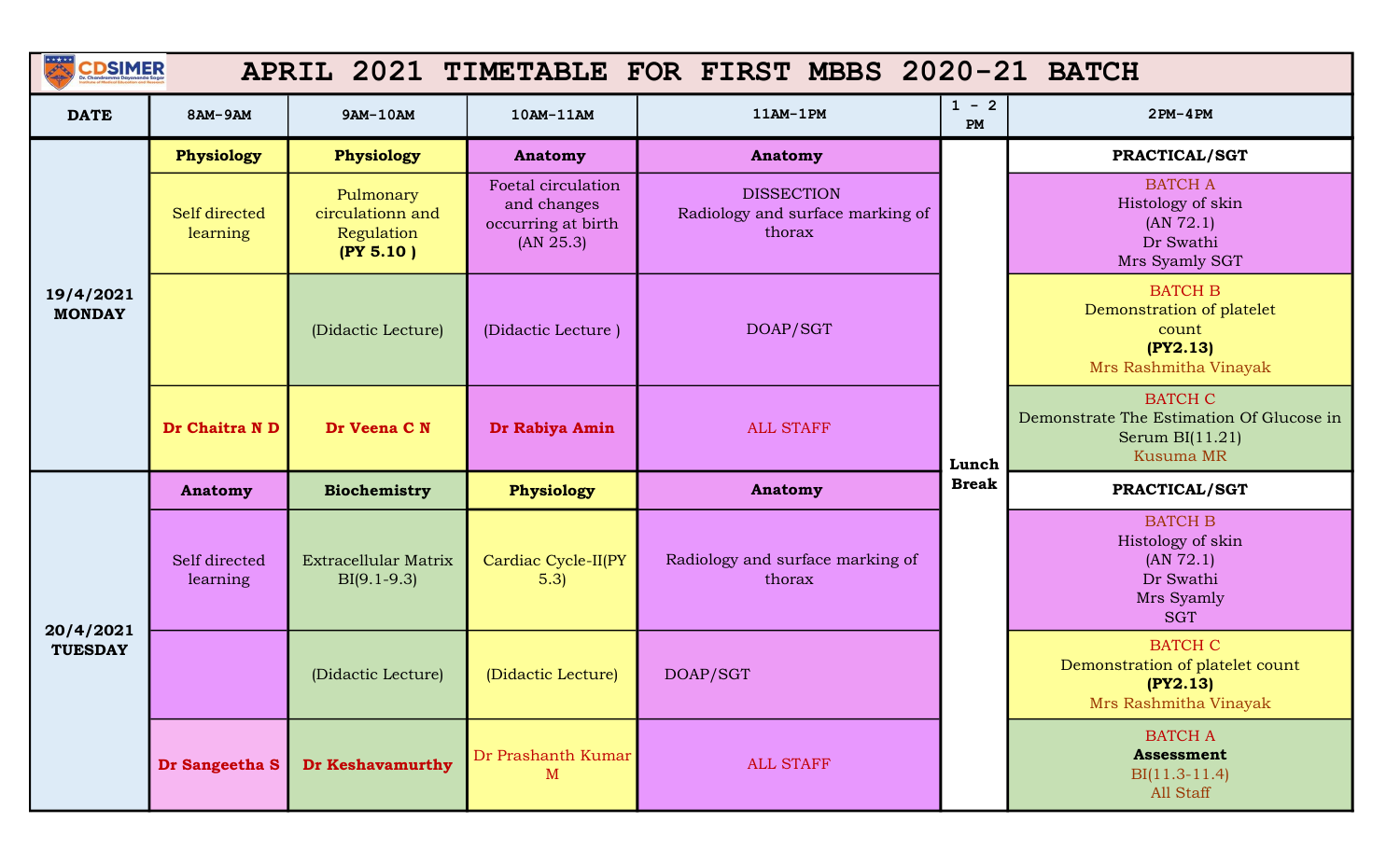| <b>CDSIMER</b>                |                           |                                                                                         |                                                | APRIL 2021 TIMETABLE FOR FIRST MBBS 2020-21 BATCH                                                      |               |                                                                                           |
|-------------------------------|---------------------------|-----------------------------------------------------------------------------------------|------------------------------------------------|--------------------------------------------------------------------------------------------------------|---------------|-------------------------------------------------------------------------------------------|
| <b>DATE</b>                   | 8AM-9AM                   | 9AM-10AM                                                                                | 10AM-11AM                                      | 11AM-1PM                                                                                               | $1 - 2$<br>PM | $2PM-4PM$                                                                                 |
|                               | <b>Anatomy</b>            | <b>Anatomy</b>                                                                          | Biochemistry                                   | <b>Anatomy</b>                                                                                         |               | PRACTICAL/SGT                                                                             |
|                               | Self directed<br>learning | Anterior abdominal<br>wall muscles and<br>common abdominal<br>incisions<br>AN 44.6 44.7 | <b>Chemistry Of Nucleic</b><br>Acids $BI(6.2)$ | <b>DISSECTION</b><br>Demonstration of planes and<br>quadrants of abdomen<br>AN 44.1                    |               | <b>BATCH C</b><br>Histology of skin<br>(AN 72.1)<br>Dr Swathi<br>Mrs Syamly<br>(SGT)      |
| 21/4/2021<br><b>WEDNESDAY</b> |                           | (Didactic Lecture)                                                                      | (Didactic Lecture)                             | DOAP/SGT                                                                                               |               | <b>BATCH A</b><br>Demonstration of platelet<br>count<br>(PY2.13)<br>Mrs Rashmitha Vinayak |
|                               | Dr Anisha B               | Dr Swathi                                                                               | <b>Kusuma MR</b>                               | <b>ALL STAFF</b>                                                                                       |               | <b>BATCH B</b><br>Assessment<br>$BI(11.3-11.4)$<br>All Staff                              |
|                               | <b>Biochemistry</b>       | Physiology                                                                              | Anatomy                                        | Anatomy                                                                                                |               |                                                                                           |
| 22/4/2021<br><b>THURSDAY</b>  | Self directed<br>learning | Respiratory<br>membrane and<br>Pulmonary<br>diffusion<br>(PY 6.2)                       | Development of<br>respiratory system           | <b>DISSECTION</b><br>Anterior abdominal wall muscles and<br>common abdominal incisions<br>AN 44.6 44.7 |               | Osteology -<br>Lumbar vertebra<br>AN 50.1-50.4, 53.1                                      |
|                               |                           | Didactic<br>Lecture                                                                     | (Didactic Lecture)                             | DOAP/SGT                                                                                               |               | <b>ALL STAFF</b><br>(SGT)                                                                 |
|                               | Kusuma MR                 | Dr Veena C N                                                                            | <b>Dr Martin Lucas</b>                         | <b>ALL STAFF</b>                                                                                       |               |                                                                                           |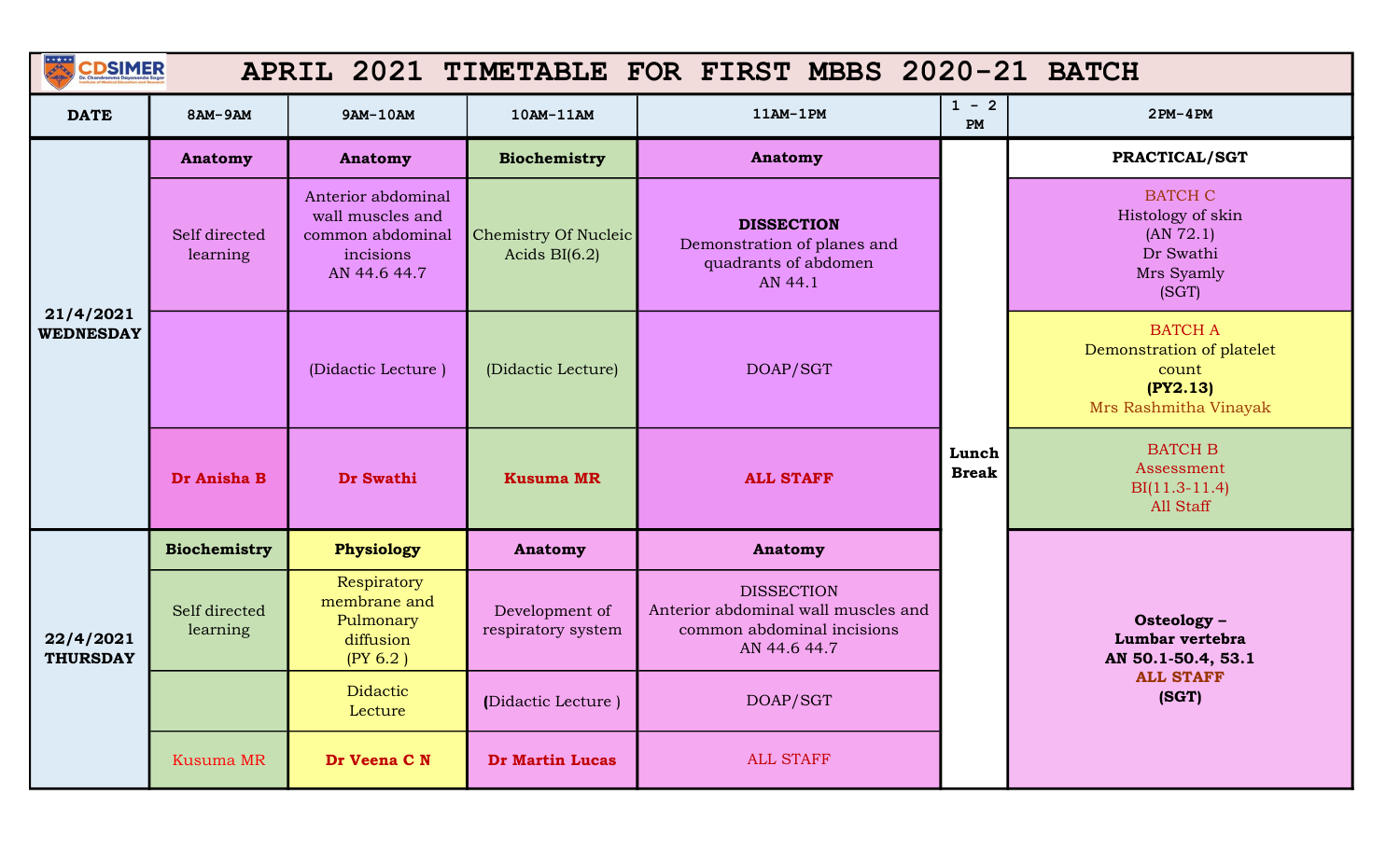| $\frac{1}{\sqrt{2}}$         | <b>CDSIMER</b><br>APRIL 2021 TIMETABLE FOR FIRST MBBS 2020-21 BATCH |                                              |                                                        |                                                                  |                                           |               |                                                                            |  |  |  |
|------------------------------|---------------------------------------------------------------------|----------------------------------------------|--------------------------------------------------------|------------------------------------------------------------------|-------------------------------------------|---------------|----------------------------------------------------------------------------|--|--|--|
| <b>DATE</b>                  | 8AM-9AM                                                             | 9AM-10AM                                     | 10AM-11AM                                              |                                                                  | $11AM-1PM$                                | $1 - 2$<br>PM | $2PM-4PM$                                                                  |  |  |  |
|                              | Biochemistry                                                        | <b>Biochemistry</b>                          | Anatomy                                                | Physiology                                                       | <b>Anatomy</b>                            |               |                                                                            |  |  |  |
| 23/4/2021<br><b>FRIDAY</b>   | Self directed<br>learning                                           | <b>Extracellular Matrix</b><br>$BI(9.1-9.3)$ | Histology of Placenta<br>and umbilical cord<br>AN 52.2 | <b>Heart Rate</b><br>(PY 5.9)                                    | Inguinal canal<br>AN 44.4 44.5            |               | Small group teaching /<br>Formative assessment/integration<br>(Physiology) |  |  |  |
|                              |                                                                     | (Didactic Lectura)                           | Didactic Lecture                                       | <b>Didactic</b><br>Lecture                                       | Didactic Lecture /<br>Integrated teaching |               |                                                                            |  |  |  |
|                              | <b>Kusuma MR</b>                                                    | <b>Dr Keshavamurthy</b>                      | Dr Rabiya Amin                                         | Dr Veena C N                                                     | <b>Mrs Syamly</b>                         | Lunch         |                                                                            |  |  |  |
|                              | Physiology                                                          | <b>Anatomy</b>                               | Physiology                                             | <b>Biochemistry</b>                                              | Community<br><b>Medicine</b>              | <b>Break</b>  | <b>Sports</b>                                                              |  |  |  |
| 24/4/2021<br><b>SATURDAY</b> | Self directed<br>learning                                           | Male external<br>genitalia<br>AN 46.1-46.5   | Transport of<br>Oxygen(PY 6.3)                         | Digestion And<br>Absorption Of<br>Carbohydrates<br>$BI(3.2-3.3)$ |                                           |               |                                                                            |  |  |  |
|                              | <b>SGT</b>                                                          | Didactic Lecture                             | Didactic<br>Lecture                                    | (Didactic<br>Lectura)                                            |                                           |               |                                                                            |  |  |  |
|                              | Dr Ravikumar A<br>$\mathbf{J}$                                      | Dr Martin Lucas                              | <b>Mrs Rashmitha V</b>                                 | Dr Leelambika                                                    |                                           |               |                                                                            |  |  |  |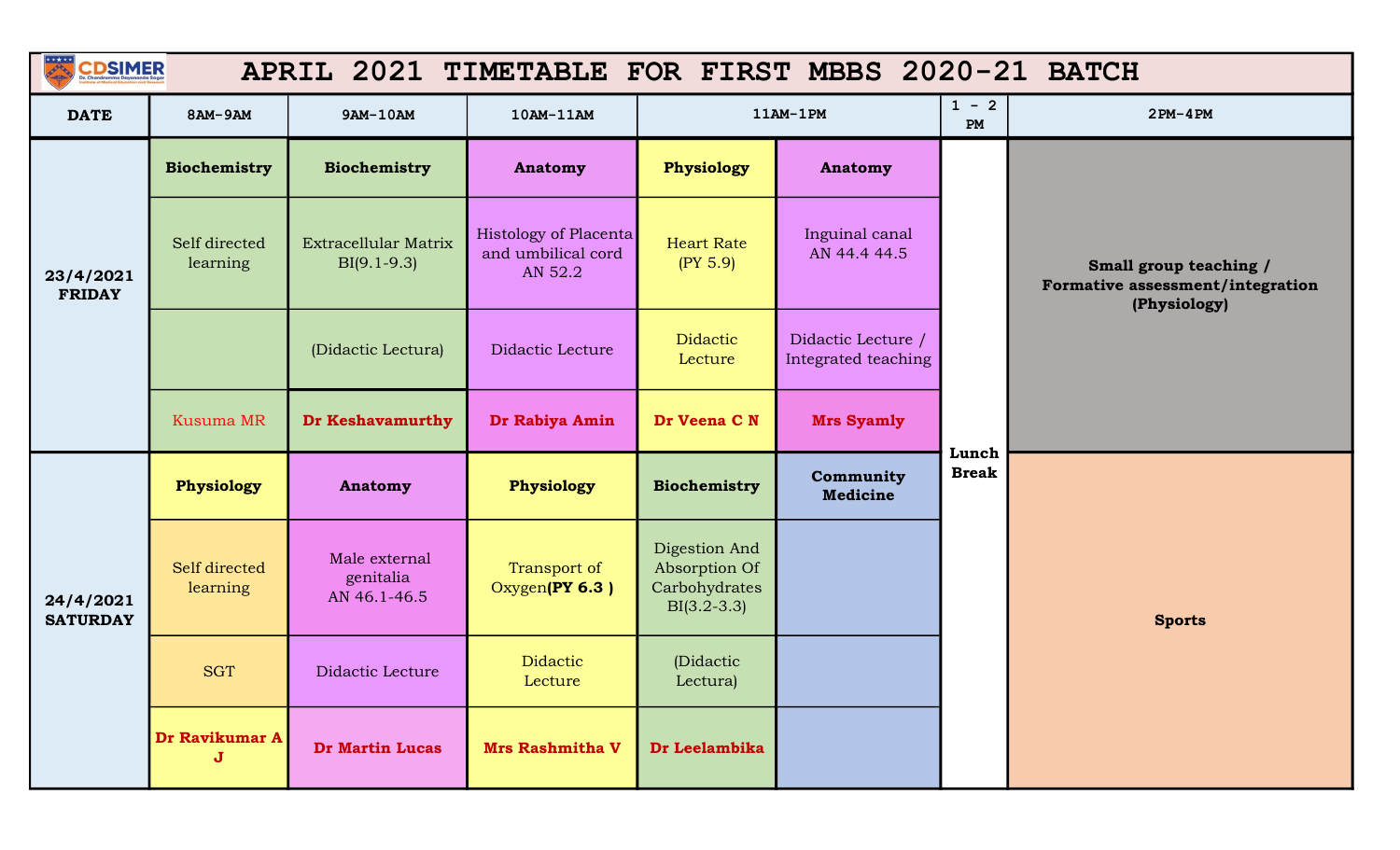| <b>CDSIMER</b>              |                              |                                                                 |                                   | APRIL 2021 TIMETABLE FOR FIRST MBBS 2020-21 BATCH   |                       |                                                                                                                            |
|-----------------------------|------------------------------|-----------------------------------------------------------------|-----------------------------------|-----------------------------------------------------|-----------------------|----------------------------------------------------------------------------------------------------------------------------|
| <b>DATE</b>                 | 8AM-9AM                      | 9AM-10AM                                                        | 10AM-11AM                         | $11AM-1PM$                                          | $1 - 2$<br>PM         | $2PM-4PM$                                                                                                                  |
|                             | Physiology                   | <b>Physiology</b>                                               | Anatomy                           | <b>Anatomy</b>                                      |                       | PRACTICAL/SGT                                                                                                              |
|                             | Self directed<br>learning    | Cardiac Output I<br>(PY 5.9)                                    | Peritoneum part I<br>AN 47.1-47.4 | <b>DISSECTION</b><br>Inguinal canal<br>AN 44.4 44.5 |                       | <b>BATCH A</b><br>Histology of Placenta and umbilical cord<br>AN 52.2<br>Dr Anisha B, Dr Rabiya Amin<br>(SGT)              |
| 26/4/2021<br><b>MONDAY</b>  | <b>SGT</b>                   | <b>Didactic</b><br>Lecture                                      | (Didactic Lecture)                | DOAP/SGT                                            |                       | <b>BATCH B</b><br>Demonstration of<br>Reticulocyte count<br>(PY2.13)<br>Dr Ravikumar A J                                   |
|                             | Dr Prashanth<br><b>Kumar</b> | Dr Mythri G                                                     | Dr Sangeetha S                    | <b>ALL STAFF</b>                                    | Lunch<br><b>Break</b> | <b>BATCH C</b><br>Demonstrate the Estimation Serum<br>Creatinine and Creatinine Clearance BI(11.7-<br>11.21<br>Uzma Kousar |
|                             | <b>Anatomy</b>               | <b>Biochemistry</b>                                             | Physiology                        | Anatomy                                             |                       | PRACTICAL/SGT                                                                                                              |
|                             | Self directed<br>learning    | Digestion And<br>Absorption Of<br>Carbohydrates BI(3.2-<br>3.3) | Cardiac Output II (PY<br>5.9      | Inguinal canal<br>AN 44.4 44.5                      |                       | <b>BATCH B</b><br>Histology of Placenta and umbilical cord<br>AN 52.2<br>Dr Anisha B, Dr Rabiya Amin<br>(SGT)              |
| 27/4/2021<br><b>TUESDAY</b> |                              | (Didactic Lectura)                                              | Didactic<br>Lecture               | DOAP/SGT                                            |                       | <b>BATCH C</b><br>Demonstration of Reticulocyte count<br>(PY2.13)<br>Dr Ravikumar A J                                      |
|                             | Dr Swathi                    | Dr Leelambika                                                   | Dr Mythri G                       | <b>ALL STAFF</b>                                    |                       | <b>BATCH A</b><br>Demonstrate The Estimation Of Glucose in<br>Serum $BI(11.21)$<br>Kusuma MR                               |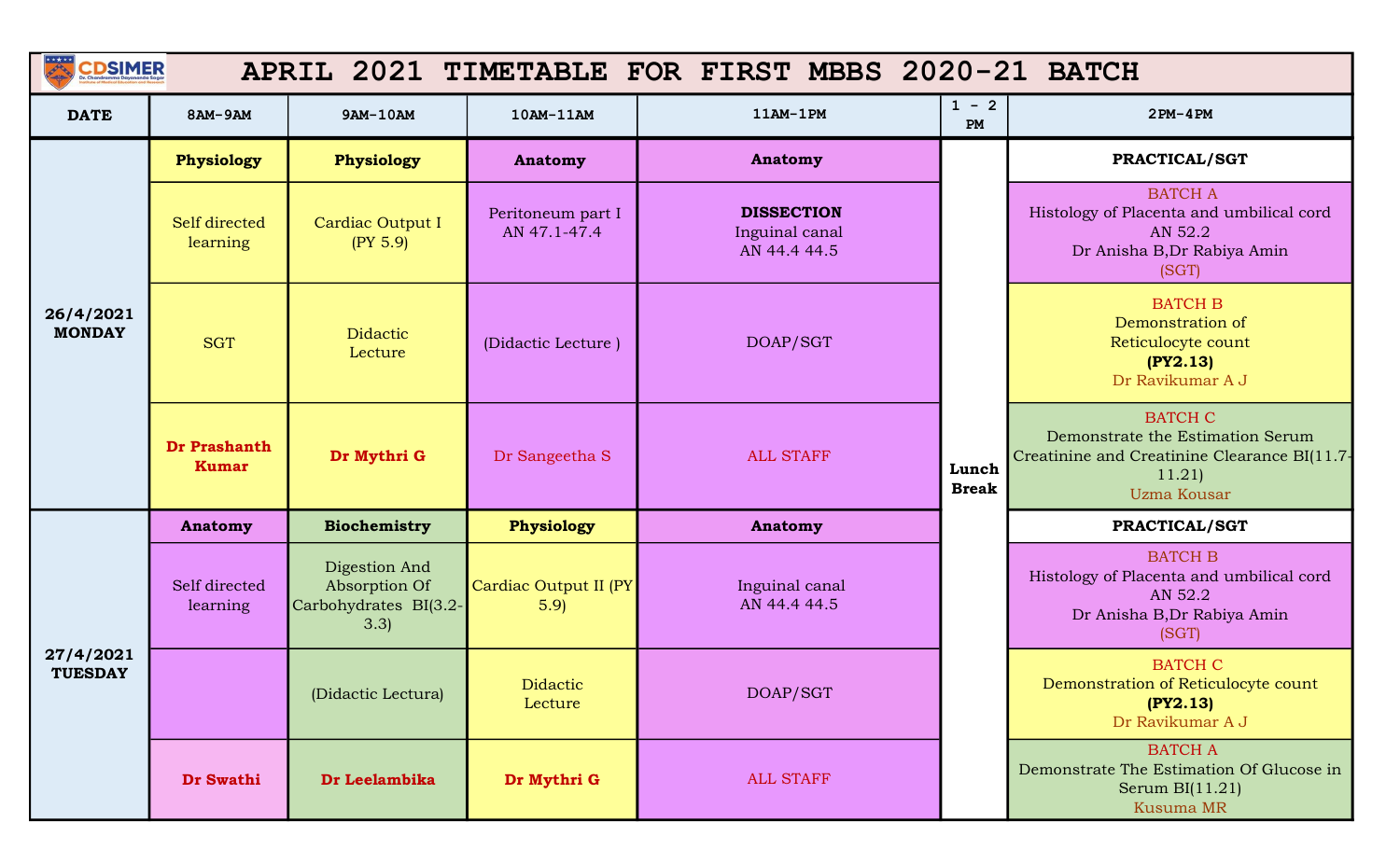| <b>CDSIMER</b>               |                                   |                                                                                             |                                                | APRIL 2021 TIMETABLE FOR FIRST MBBS 2020-21 BATCH         |                       |                                                                                                                 |
|------------------------------|-----------------------------------|---------------------------------------------------------------------------------------------|------------------------------------------------|-----------------------------------------------------------|-----------------------|-----------------------------------------------------------------------------------------------------------------|
| <b>DATE</b>                  | 8AM-9AM                           | 9AM-10AM                                                                                    | 10AM-11AM                                      | $11AM-1PM$                                                | $1 - 2$<br>PM         | $2PM-4PM$                                                                                                       |
|                              | Anatomy                           | <b>Anatomy</b>                                                                              | Biochemistry                                   | Anatomy                                                   |                       | PRACTICAL/SGT                                                                                                   |
| 28/4/2021                    | Self directed<br>learning         |                                                                                             | Metabolism Of<br>Carbohydrates BI(3.4-<br>3.10 | Thoracolumbar fascia and lumbar<br>plexus<br>AN 45.1 45.2 |                       | <b>BATCH C</b><br>Histology of Placenta and umbilical cord<br>AN 52.2<br>Dr Anisha B<br>Dr Rabiya Amin<br>(SGT) |
| <b>WEDNESDAY</b>             |                                   | <b>Monthy</b><br>test                                                                       | (Didactic Lectura)                             | DOAP/SGT                                                  |                       | <b>BATCH A</b><br>Demonstration<br>of<br>Reticulocyte count<br>(PY2.13)<br>Dr Ravikumar A J                     |
|                              | Dr Rabiya Amin                    |                                                                                             | Dr Leelambika                                  | <b>ALL STAFF</b>                                          | Lunch<br><b>Break</b> | <b>BATCH B</b><br>Demonstrate The Estimation Of Glucose in<br>Serum $BI(11.21)$<br><b>Kusuma MR</b>             |
|                              | Biochemistry                      | Physiology                                                                                  | <b>Anatomy</b>                                 | <b>Anatomy</b>                                            |                       |                                                                                                                 |
| 29/4/2021<br><b>THURSDAY</b> | Self directed<br>learning         | Development of<br>diaphragm and<br>anterior abdominal<br>wall AN 52.4 52.5<br><b>Monthy</b> |                                                | <b>DISSECTION</b><br>Peritoneum part I<br>AN 47.1-47.4    |                       | Osteology - Hip bone<br><b>ALL STAFF</b><br>(SGT)                                                               |
|                              |                                   | test                                                                                        | (Didactic Lecture)                             | DOAP/SGT                                                  |                       |                                                                                                                 |
|                              | <b>Venkatesh</b><br><b>Rathod</b> |                                                                                             | Dr Martin Lucas                                | <b>ALL STAFF</b>                                          |                       |                                                                                                                 |